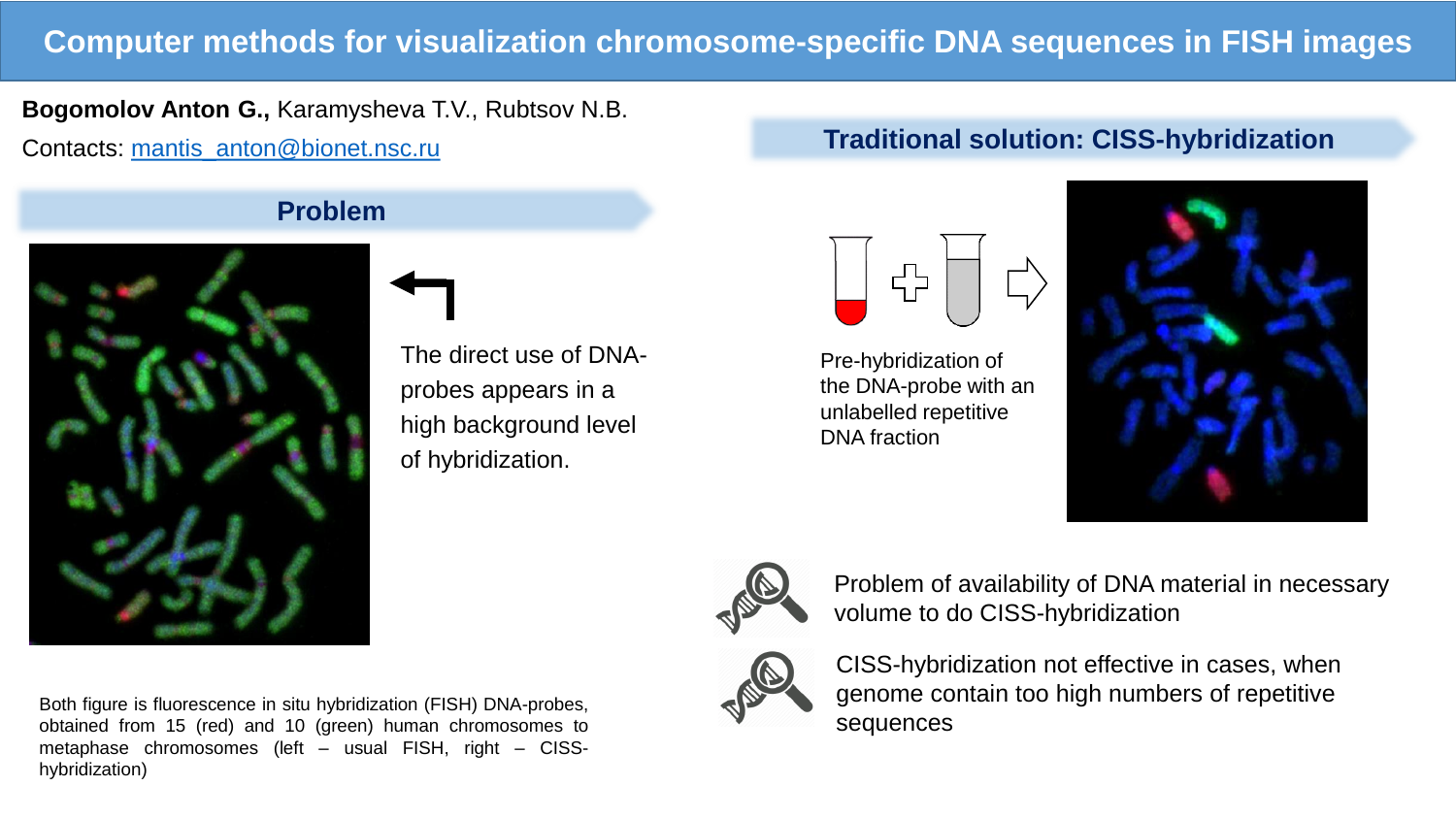# **Computer methods for visualization chromosome-specific DNA sequences in FISH images**

Both methods use the results of hybridization of two different labeled probes

**The main idea of image analysis methods:** DNA-probe intensity signals from interspersed DNA sequences are similar.

#### **Method RENS (Rens et al., 2006)**

Expert sets the limits of the intensity ratio range for the signals determined by repetitive sequences



Ratio between signal intensities from two fluorochromes in a point

# **Method VISSIS (Bogomolov et al., 2012)**



#### **Materials**

FISH of DNA probes obtained from human chromosomes 3, 7, 8, 10, 13, 15, 18, 19 and X with human chromosomes was performed according to the standard CISS-hybridization protocol and without suppression of hybridization of the repetitive sequences

## **REFERENCES**

- 1) W. Rens, K. Moderegger, H. Skelton, O. Clarke, V. Trifonov, M.A. Ferguson-Smith, "A procedure for image enhancement in chromosome painting, " Chromosome Research, 2006. vol. 14, pp. 497-503
- 2) A.G. Bogomolov, K.S. Zadesenets, T.V. Karamysheva, N.L. Podkolodnyi, N.B. Rubtsov, "Visualization of chromosome-specific DNA sequences by fluorescence in situ hybridization of microdissection DNA probes with metaphase chromosomes," Russian Journal of Genetics: Applied Reserch Vavilov J. Genet. Sel., 2012, vol. 2, pp. 413–420